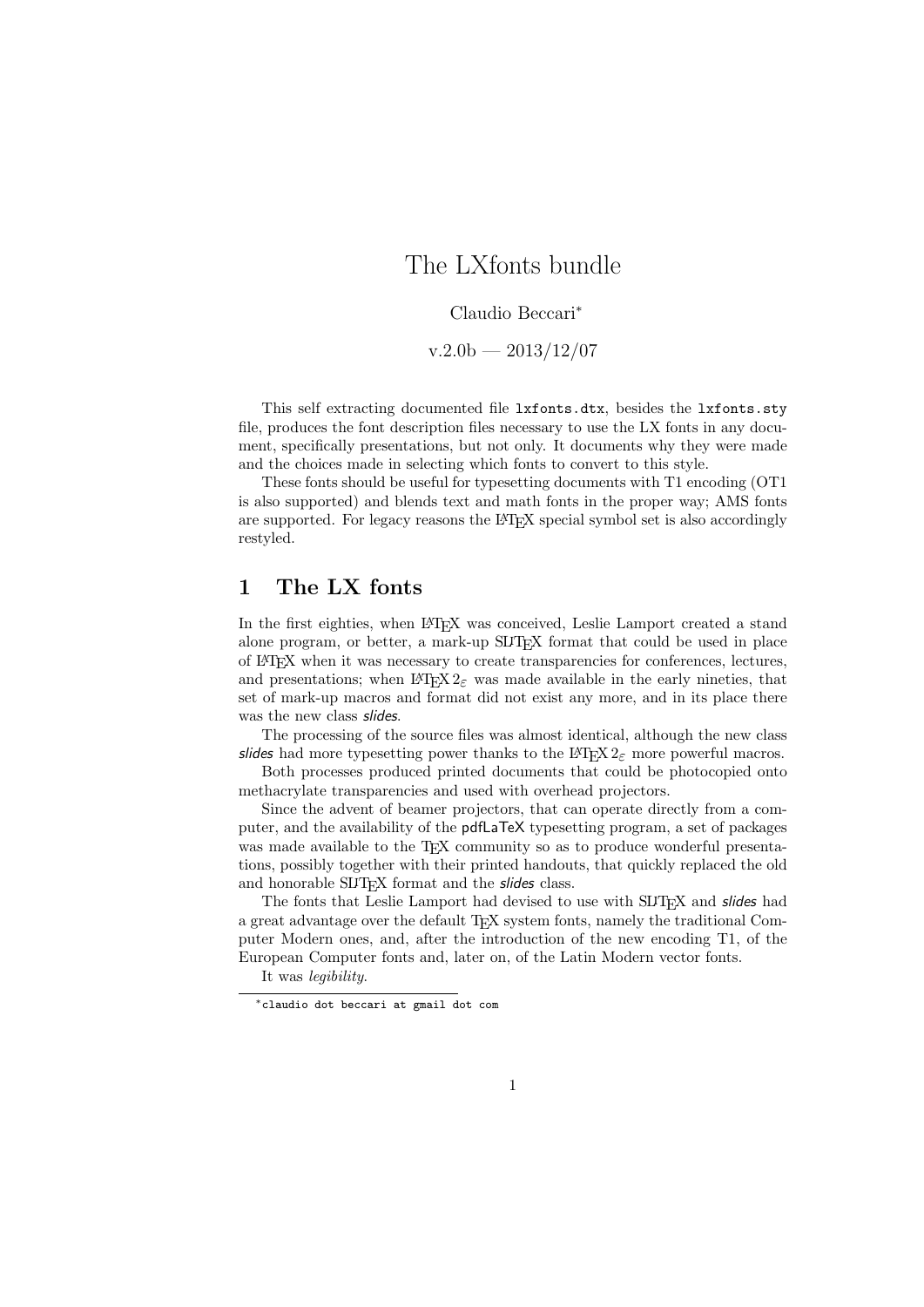This advantage was obtained from the sans serif quotation fonts designed by D.E. Knuth himself; he used them to typeset the witty quotations at each chapter end of both his TFX and METAFONT books.

But these Knuthian fonts had a disadvantage: the capital 'I' and the lower case 'l' were hardly distinguishable from one another and from the absolute value vertical bar. Leslie Lamport solved in part this problem by changing the sans serif 'I' with a serifed one; this was fine most of the time, but did not solve the similarity of the sans serif lower case 'l' with the math absolute value bar.

Moreover when typesetting math in those old fashioned slides, only the operators font was changed to a sans serif one, while the letters math italics font, together with the other symbols normal and largesymbols large symbol fonts remained the same; the result was that some math glyphs obtained by juxtaposition of symbols coming from the operator font and some other math font, resulted clearly inadequate.

The solution of such problems consisted in redesigning the shape of the lower case 'l', so as to be more similar to an upright italic one, with a curved bottom, and to restyle all the math fonts with the same graphic font settings of the Lamport fonts, both in OT1 and T1 encoding, and in the math encodings OML, OMS OMX, plus the Text Companion TS1 encoded fonts, the  $A_{\mathcal{M}}\mathcal{S}$  fonts and the LATEX symbol fonts.

This is all what concerns these extended slide LX fonts; while doing this extensions I had to change the metadescription of several glyphs, but the overall work was not that complicated; it was just heavy because the large number of fonts involved, and therefore the overall glyph number.

This package redefines both the text and math font families; checks if the  $A_{\mathcal{M}}\mathcal{S}$ fonts have been called for, avoids to redefine the nice glyphs of the  $A_{\mathcal{M}}\mathcal{S}$  collection with the L<sup>AT</sup>EX symbol fonts, although it will redefine the latter ones in case the user wants to use them, but did not load the  $A_{\mathcal{M}}\mathcal{S}$  font collections.

These settings are deferred at begin document time, so that the necessary checks may be used after other fonts are possibly loaded.

As a bonus the typewriter fonts are loaded in a scaled up version so that their x-height matches the larger LX fonts. Such fonts are scaled 25% up so that the 8pt design size typewriter font x-height matches the corresponding height of the LX fonts.

These LX fonts are available in both vector and bitmapped form; I made the whole work by working on the METAFONT source files; when I was satisfied with the bitmapped fonts produced with METAFONT, I traced them by means of the mftrace program, by Han-Wen Nienhuys, and produced the .pfb files containing the vector description of the glyphs. In order to use them with pdfLaTeX it is necessary to have available the .map file, that I provided as part of this package. As a consequence of the method I followed, this bundle contains also the .tfm metric information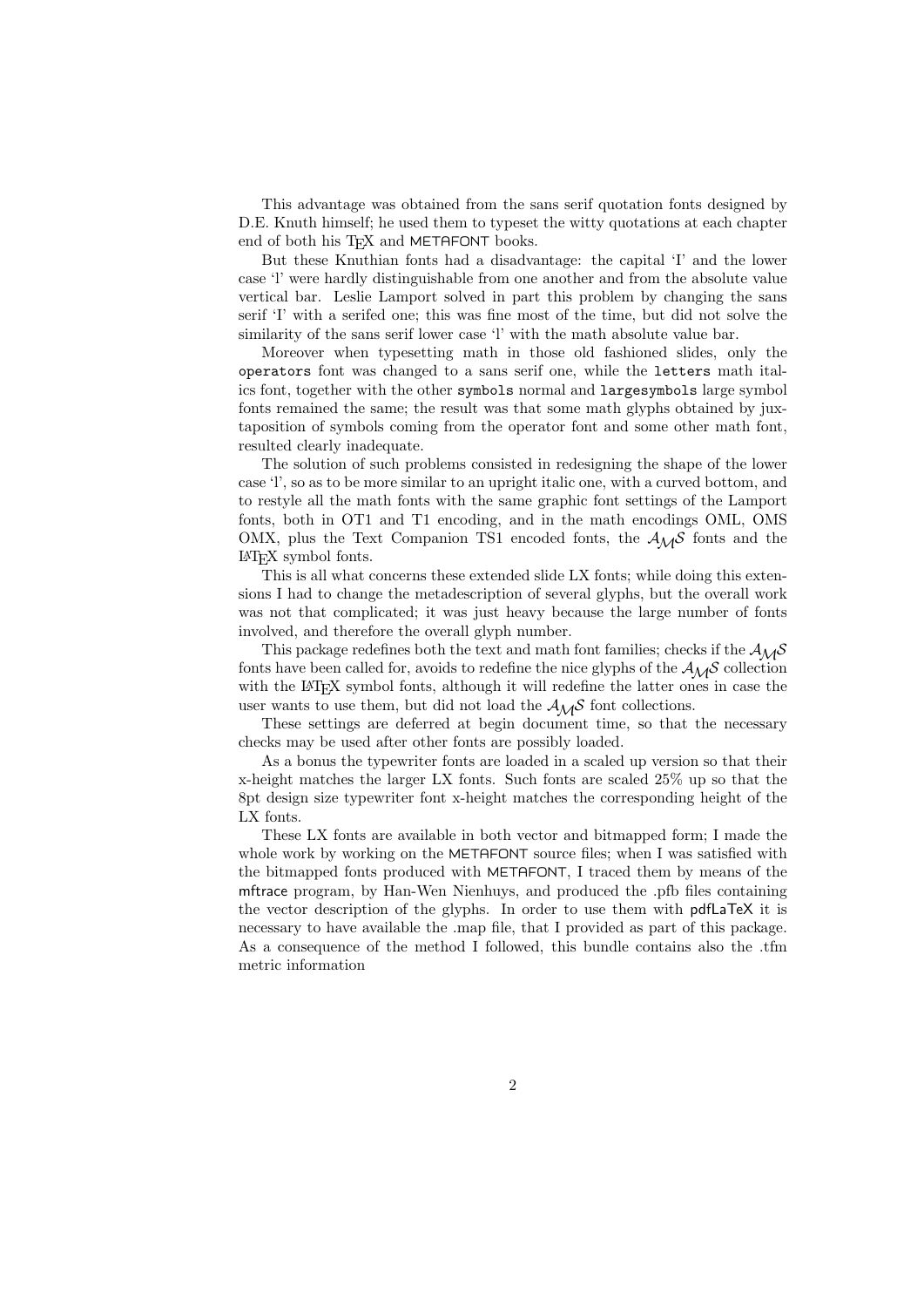## 2 Usage

The only action needed to use these LX fonts is to call

#### \usepackage{lxfonts}

in the preamble; there are no options to set.

If you use beamer to create your presentation you might need to specify

#### \usefonttheme{professionalfonts}

in order to avoid that beamer resets some math fonts the way it defaults to; for the rest you don't need to follow a particular loading order, although it might be clearer if you loaded your fonts after specifying the input and font encoding(s).

### 3 Standalone usage of the LX fonts

The style file lxfonts.sty changes all the default font settings so that you cannot use any other font together with the LX ones.

You can circumvent this rigidity by using the explicit declaration of the font family you want to use; for example, if you called this package and at a certain point you want to typeset something with a serifed font, say, the T1 encoded Latin Modern roman font, you can define a macro declaration or explicitly specify:

#### {\usefont{T1}{lmr}{m}{n} Words\ldots words}

By so doing the "Words. . . words" will be typeset in roman medium Latin Modern T1 encoded font at the current size

On the opposite if you want to show a sample text written with the LX fonts while you are typesetting with other fonts, you don't use the above .sty file package, but use a macro declaration or the explicit command:

#### {\usefont{T1}{llcmss}{m}{n} Words\ldots words}

and you get Words. . . words at the current type size; notice though, how larger the script appears thanks to the larger x-height, but uppercase letters are the same size as the serifed ones.

With version 1.0 of this package, this functionality was not possible.

## 4 Integration of the Latin and the Greek scripts

The Greek CB fonts contain also the families and shapes for slides; the style is the same as these LX fonts, but the different script does not require any restyling of any glyph; so they can be used directly; but the script changing mechanism simply implies the change of the encoding; therefore in order to use the above Greek CB fonts, it is simply necessary to have available new font description files whose name is the agglutination of the Greek encoding name (in lower case) with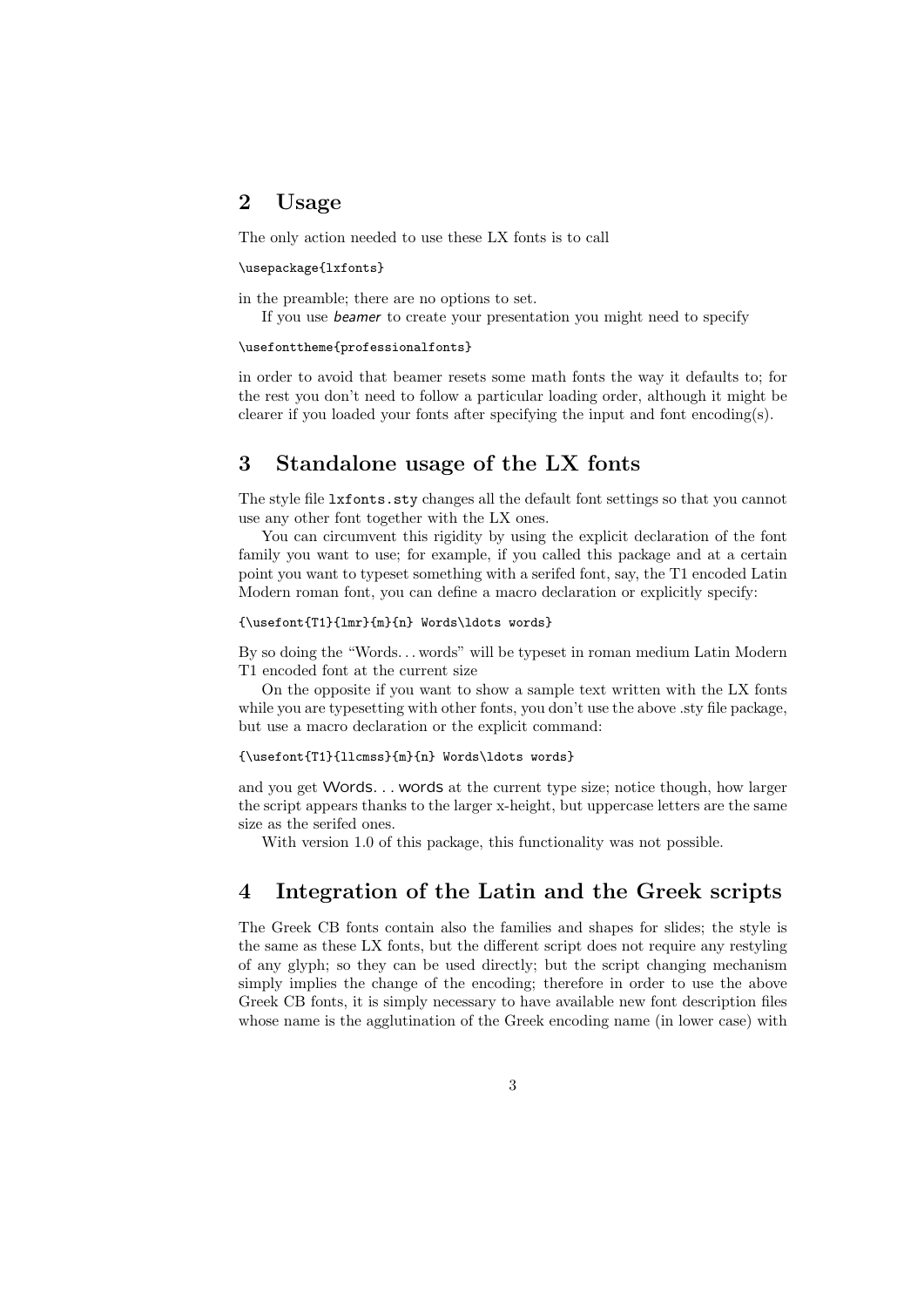the family name (identical to that of the Latin script); the contents of such files, of course, retrieves the glyphs from the Greek fonts files.

Therefore it should not be difficult in a presentation to specify the Greek language in the preamble of the source file, and use the **babel** language switching commands to as to write something like this: Καλ' ημέρα! means Good day!.

### 5 The LX fonts demo presentation

This bundle, besides this documentation, is shipped with a demo presentation where most features of the LX fonts are shown; the slides clearly show the features of these fonts, both the positive and negative ones. The *legibility*, in my opinion, is excellent; if it was not for this point I would not have undertaken the work of restyling all these fonts. But there ale also some little glitches that are partly inherent to the chosen one-size continuously scalable font. Moreover the Greek fonts, which are not part in themselves of my LX project, requires some adjustments in several kerning values, but at the moment it is acceptable, even if its kerning is not perfect.

While typesetting math it is clearly noticeable the lack of optical sizes: the super and subscripts appear definitely of the right size, but their scaling makes them appear lighter than they should be; this is common with all fonts that come in one size only, and this happens with the majority of the Type 1 fonts distributed with the T<sub>E</sub>X system.

The Greek font kerning adjustment is on my TODO list.

### 6 Acknowledgemts

I would like to thank all the users who appreciated these fonts and gave me some feedback remarking some glitches; in particular I would like to acknowledge the interaction with Günter Milde, who gave me precious suggestions, among which that of detaching the font description files form the lxfonts.sty file.

## 7 Documented code

#### 7.1 The package code

The settings relative to the LX fonts are deferred to the \AtEndPreamble hook (defined by package etoolbox) so that any previous font setting is replaced by the ones relative to the LX fonts; this is particularly useful when preparing source files for a presentation; in this way all the fonts connected to the the slide show will be homogeneously styled the same way.

Of course this is not a serious drawback in other situations, since I have shown in section ?? what to do in order to overcome this apparent limitation.

First I test if certain packages have been loaded, specifically packages latexsym and amsfonts; if so, certain switches are set true. At the proper point these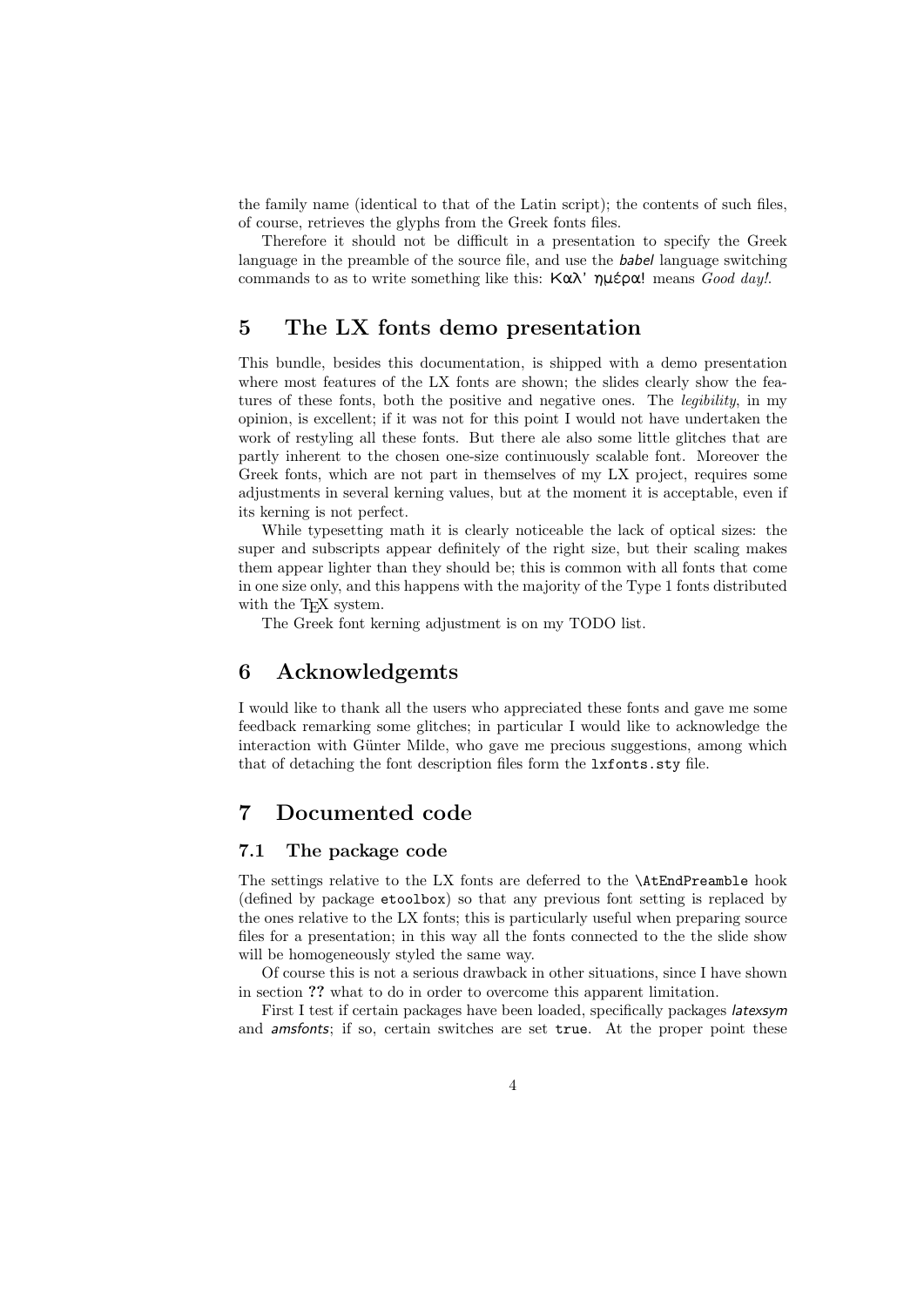switches will be used in order to load or to avoid to load certain font description files that will supersede the ones called by such named packages.

At the same time the text and math defaults are set or reset so as to use only the LX fonts.

```
1 \NeedsTeXFormat{LaTeX2e}[2001/06/01]
2 \ProvidesPackage{lxfonts}[2013/09/03 v,2.0 Macros for using LX fonts]
3 \newif\if@lasy \@lasyfalse
4 \newif\if@AMSfonts \@AMSfontsfalse
5 \RequirePackage{etoolbox}
6 \AtEndPreamble{%
7 \@ifpackageloaded{latexsym}{\@lasytrue}{}
8 \@ifpackageloaded{amsfonts}{\@AMSfontstrue}{}
9 \def\rmdefault{llcmss} % no roman
10 \def\sfdefault{llcmss}
11 \def\ttdefault{llcmtt}
12 \def\itdefault{sl}
13 \def\sldefault{sl}
14 \def\bfdefault{bx}
15 \SetSymbolFont{operators}{normal}{OT1}{llcmss}{m}{n}
16 \SetSymbolFont{letters}{normal}{OML}{llcmm}{m}{it}
17 \SetSymbolFont{symbols}{normal}{OMS}{llcmsy}{m}{n}
18 \SetSymbolFont{largesymbols}{normal}{OMX}{llcmex}{m}{n}
19
20 \SetSymbolFont{operators}{bold}{OT1}{llcmss} {bx}{n}
21 \SetSymbolFont{letters} {bold}{OML}{llcmm} {bx}{it}
22 \SetSymbolFont{symbols} {bold}{OMS}{llcmsy}{bx}{n}
23 \SetSymbolFont{largesymbols}{bold}{OMX}{llcmex}{m}{n} % no bold!
24
25 \DeclareSymbolFontAlphabet{\mathrm} {operators}
26 \DeclareSymbolFontAlphabet{\mathnormal}{letters}
27 \DeclareSymbolFontAlphabet{\mathcal} {symbols}
28
29 \DeclareMathAlphabet {\mathbf}{OT1}{llcmss}{bx}{n}
30 \DeclareMathAlphabet {\mathsf}{OT1}{llcmss}{m}{n}
31 \DeclareMathAlphabet {\mathit}{OT1}{llcmss}{m}{sl}
32 \DeclareMathAlphabet {\mathtt}{OT1}{llcmtt}{m}{n}
33
34 \SetMathAlphabet\mathsf{bold}{OT1}{llcmss}{bx}{n}
35 \SetMathAlphabet\mathit{bold}{OT1}{llcmss}{bx}{sl}
```
The following tests are needed to load the  $A_{\mathcal{M}}\mathcal{S}$  and the L<sup>AT</sup>EX symbols fonts; in order to use them it is necessary to input the relevant font description files subject to the switches status; and then it is necessary to redeclare the math fonts accordingly.

The \Join and \leadsto characters had to be redefined or declared to be aliases of some particular symbol command; the \Join macro had to be redefined because the dimensions of the new font don't agree with the kerning fixed in the amssymb package; of course, while I was at it, I might have designed a real glyph for  $\lambda$ Join, but I thought that it was better to avoid conflicts with the existing  $A_{\mathcal{M}}\mathcal{S}$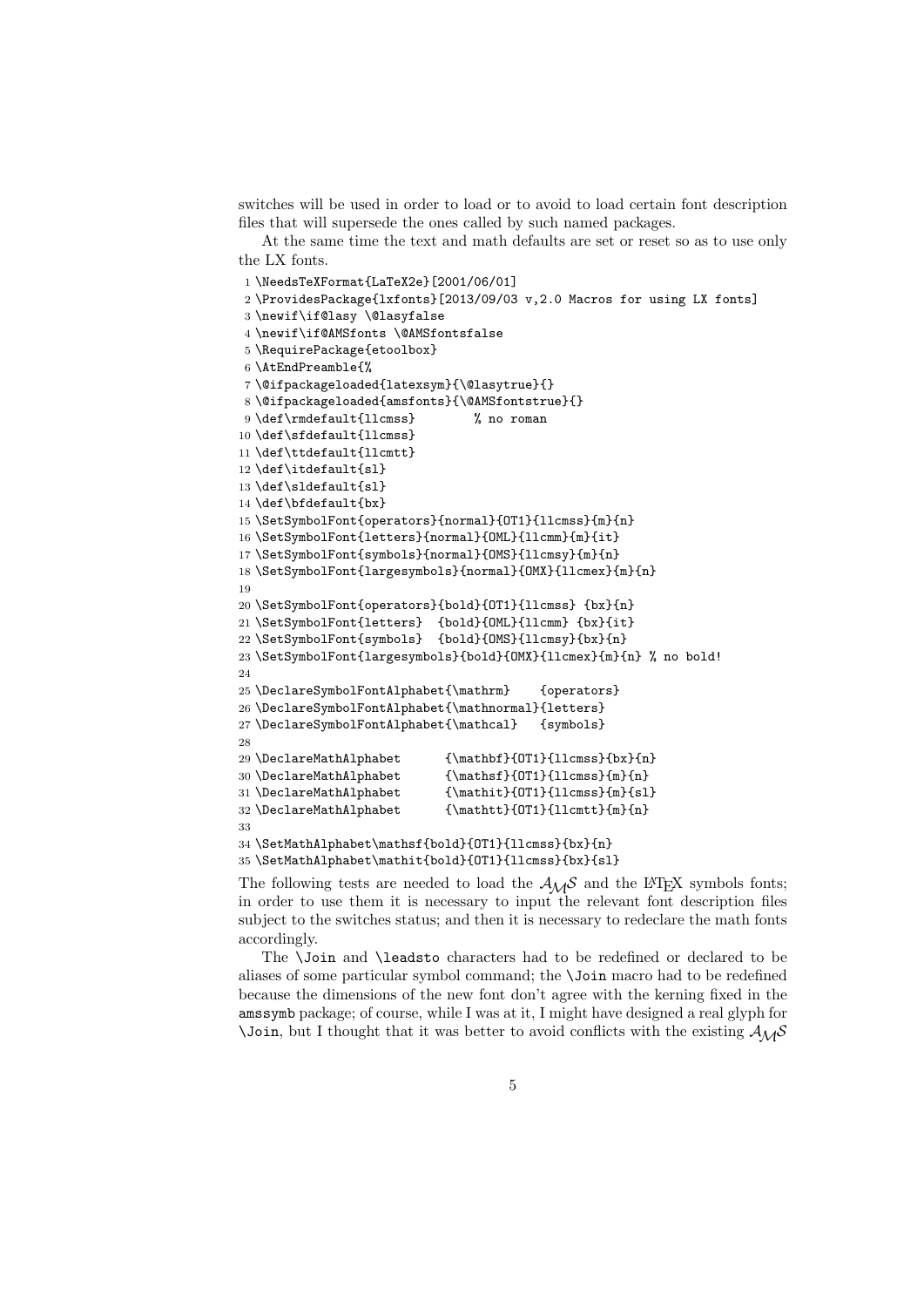symbol definitions. The \leadsto character has been let to \rightsquigarrow in order to name the same glyph also with the LATEX symbols font command. In this way it is possible to avoid loading the LATEX symbols font if the  $A_{\mathcal{M}}\mathcal{S}$  fonts have been already loaded.

```
36 \if@AMSfonts
37 \input{ulmsa.fd}
38 \input{ulmsb.fd}
39 \SetSymbolFont{AMSa}{normal}{U}{lmsa}{m}{n}
40 \ \text{SetSymbolFont}\{AMSb\} \{normal\{U\}\{lmsb\}\{m\}\{n\}41 \xdef\Join{\mathrel{\mathchar"0\hexnumber@\symAMSb 6F%
42 \mkern-14.2mu\mathchar"0\hexnumber@\symAMSb 6E}}
43 \global\let\leadsto\rightsquigarrow
44 \fi
45 \if@lasy
46 \if@AMSfonts%
47 \PackageWarning{lxfonts}{%
48 I did not load the LaTeX symbol fonts\MessageBreak
49 because its glyphs are already provided by the AMS fonts\MessageBreak}
50 \else
51 \input{ulllasy.fd}
52 \SetSymbolFont{lasy}{normal}{U}{lllasy}{m}{n}
53 \SetSymbolFont{lasy}{bold}{U}{lllasy}{b}{n}
54 \fi
55 \fi
```
The following commands are defined so as to implement part of the functionality of the old LATEX 209 ones, with some significant modification: their effects are cumulative as they are in LATEX  $2\varepsilon$ ; at the same time they can be used also in mathematics. These commands pamper those users who think that the LATEX  $2\varepsilon$ commands are too lengthy to write, but such users forgot that the old commands did not cumulate their effects, therefore they are not as flexible as the LAT<sub>E</sub>X  $2\varepsilon$ font commands. On the opposite these definitions produce the same cumulative effects as the LAT<sub>EX</sub> 2<sub> $\epsilon$ </sub> commands; I do not think the habit of using the old commands is correct, but it does not harm anybody who has correct habits: it's not compulsory to use them even if they are available.

```
56\DeclareOldFontCommand{\rm}{\rmfamily}{\mathrm}
57 \DeclareOldFontCommand{\sf}{\sffamily}{\mathsf}
58\Declare0ldFontCommand{\tt}{\ttfamily}{\mathtt}
59\DeclareOldFontCommand{\bf}{\bfseries}{\mathbf}
60 \DeclareOldFontCommand{\it}{\itshape}{\mathit}
61 \DeclareOldFontCommand{\sl}{\slshape}{\relax}
62 \DeclareOldFontCommand{\sc}{\scshape}{\relax}
63 }
```
### 7.2 Fonts in OT1 encoding

As long as the maths fonts are arranged the way they are, it is necessary to have the OT1 encoded text fonts even if the user specifies the T1 option to the fontenc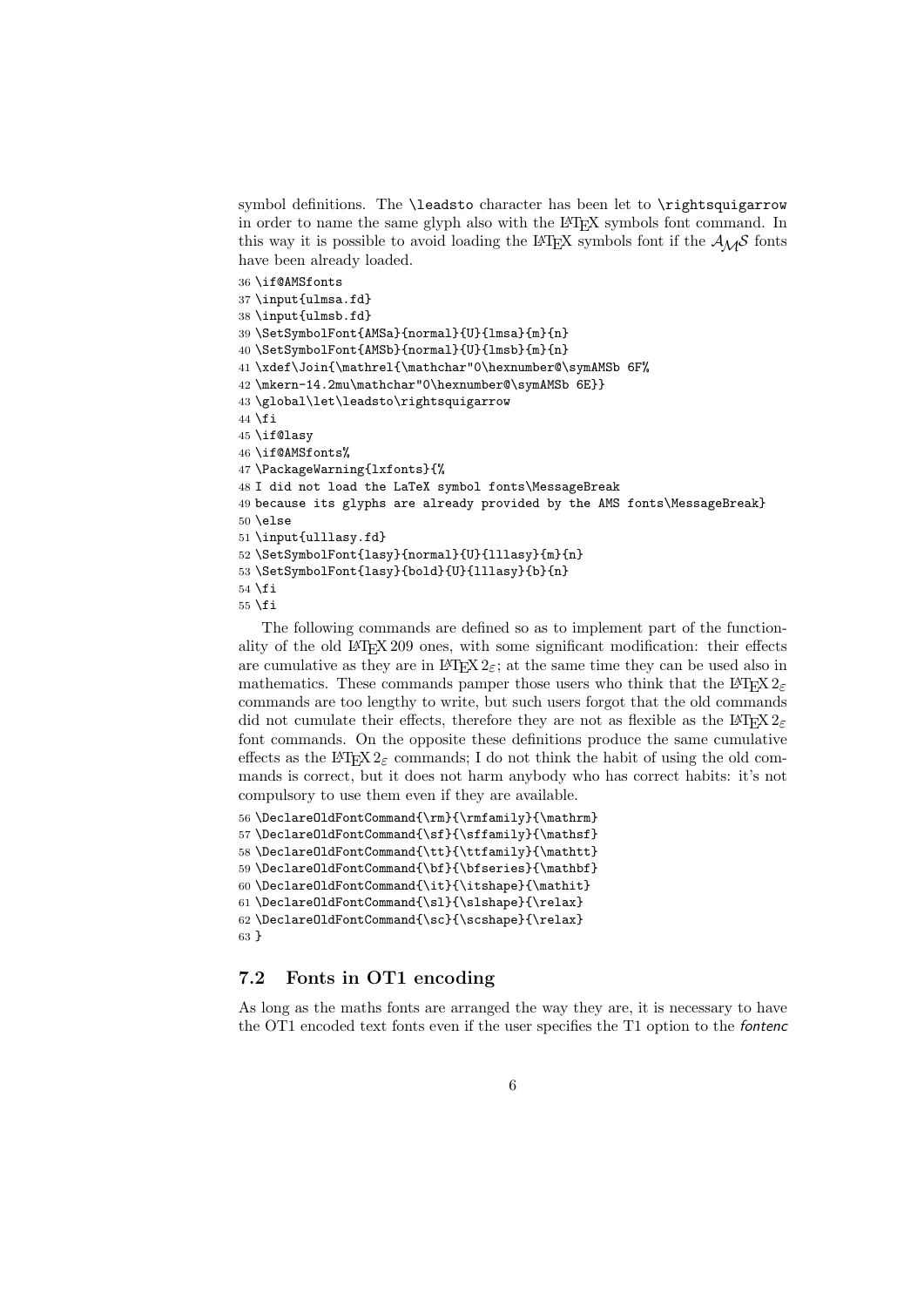package; this is due to the fact that the operators font in math mode is always defined as the the OT1 encoded set.

At the same time those who don't need to use the many diacritics taken care of by the T1 encoded fonts, can simply avoid to call the fontenc package, and get along without any problem.

```
64 \DeclareFontFamily{OT1}{llcmss}{\hyphenchar\font45}
```

```
65 \DeclareFontShape{OT1}{llcmss}{m}{n}{<-> llcmss8}{}
66 \DeclareFontShape{OT1}{llcmss}{m}{sl}{<-> llcmssi8}{}
67 \DeclareFontShape{OT1}{llcmss}{m}{it}{<->ssub* llcmss/m/sl}{}
68 \DeclareFontShape{OT1}{llcmss}{bx}{n}{<-> llcmssb8}{}
69 \DeclareFontShape{OT1}{llcmss}{bx}{sl}{<-> llcmsso8}{}
70 \DeclareFontShape{OT1}{llcmss}{bx}{it}{<->ssub* llcmss/bx/sl}{}
```
%

```
72 \DeclareFontShape{OT1}{llcmss}{m}{ui}{<-> ssub* llcmss/m/n}{}
73 \DeclareFontShape{OT1}{llcmss}{bx}{ui}{<->ssub* llcmss/bx/n}{}
```
The typewriter fonts are loaded as the usual OT1 encoded Computer Modern ones just scaled up by 25% so as to have them with the same x-height as the LX fonts. Substitutions are provided for the missing shapes and series.

```
74 \DeclareFontFamily{OT1}{llcmtt}{\hyphenchar\font\m@ne}
75 \DeclareFontShape{OT1}{llcmtt}{m}{n}{<-> [1.25]cmtt8}{}
76 \DeclareFontShape{OT1}{llcmtt}{m}{it}{<-> [1.25]cmti8}{}
77 \DeclareFontShape{OT1}{llcmtt}{m}{sl}{<-> ssub* llcmtt/m/it}{}
78 \DeclareFontShape{OT1}{llcmtt}{bx}{n}{<-> ssub* llcmtt/m/n}{}
79 \DeclareFontShape{OT1}{llcmtt}{bx}{it}{<-> ssub* llcmtt/m/it}{}
80 \DeclareFontShape{OT1}{llcmtt}{bx}{sl}{<-> ssub* llcmtt/m/it}{}
```
#### 7.3 Fonts in T1 encoding

The T1 encoded fonts are now described by the suitable font description files; such fonts are essential for typesetting most languages that use the Latin script. Actually I know that there exist some languages that usually don't use diacritics; but even in such languages sometimes it is necessary to typeset a foreign name or to typeset some phrases or paragraphs in an ancient version of the same language and diacritics pop up again. Personally I believe that T1 encoded fonts should be the only ones to be used, unless the user has access to suitable UNICODE encoded OpenType fonts, but this is out of topic since these LX fonts can be used only by pdfLaTeX, that cannot directly handle OpenType fonts.

```
81 \DeclareFontFamily{T1}{llcmss}{\hyphenchar\font45}
```

```
82 \DeclareFontShape{T1}{llcmss}{m}{n}{<-> leclq8}{}
```

```
83 \DeclareFontShape{T1}{llcmss}{m}{sl}{<-> lecli8}{}
```

```
84 \DeclareFontShape{T1}{llcmss}{m}{it}{<->ssub* llcmss/m/sl}{}
```

```
85 \DeclareFontShape{T1}{llcmss}{bx}{n}{<-> leclb8}{}
```

```
86 \DeclareFontShape{T1}{llcmss}{bx}{sl}{<-> leclo8}{}
```

```
87 \DeclareFontShape{T1}{llcmss}{bx}{it}{<->ssub*llcmss/bx/sl}{}
88 %
```
\DeclareFontShape{T1}{llcmss}{m}{ui}{<->ssub\*llcmss/m/n}{}

```
90 \DeclareFontShape{T1}{llcmss}{bx}{ui}{<->ssub*llcmss/bx/n}{}
```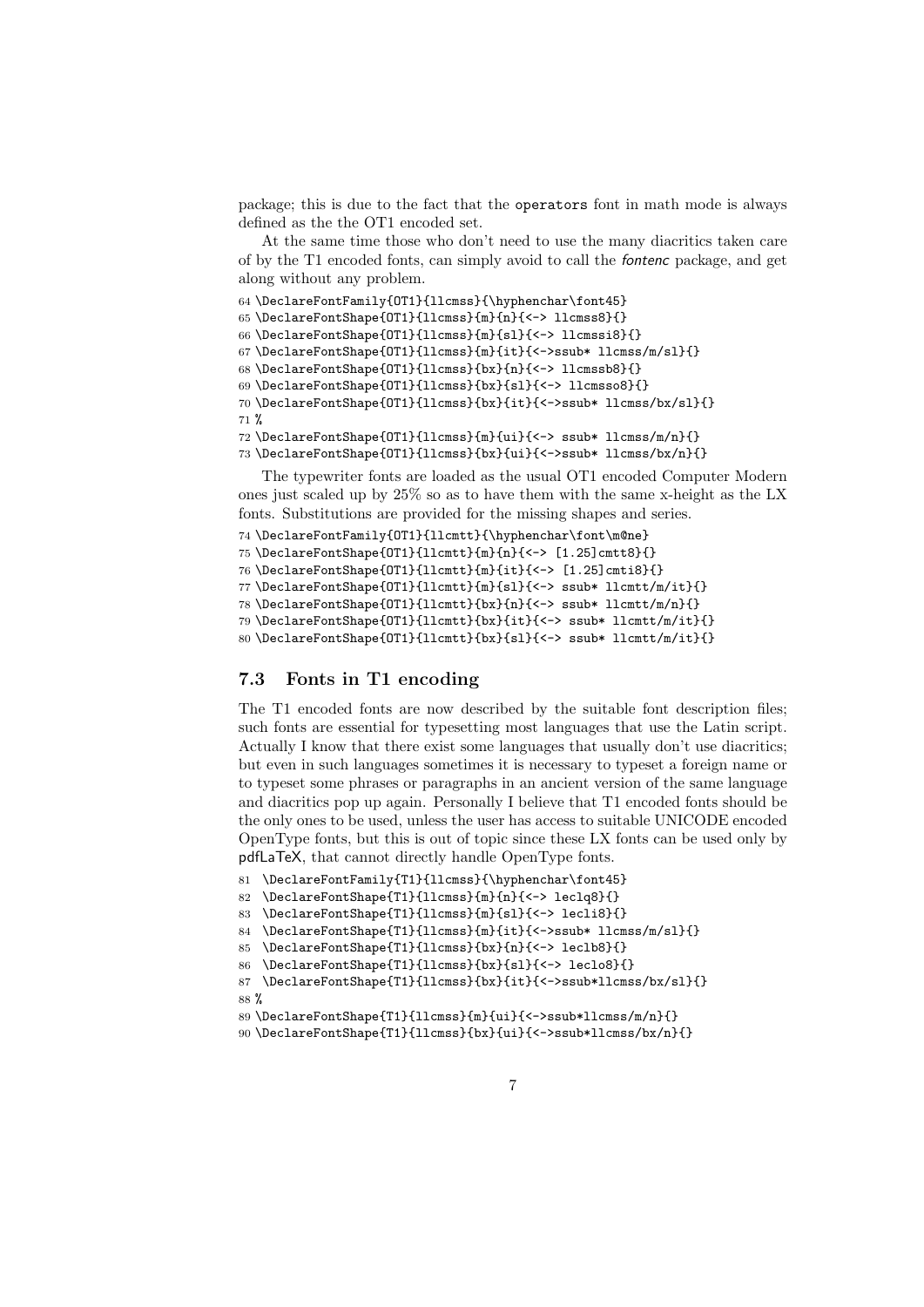In this case of T1 encoded typewriter fonts I don't use any magnification, as it was done for the OT1 encoded ones, because the upright font exists at the design size of 8pt, but the italic one does not; therefore for homogeneity I thought it was better to use them at a design size of 10pt without any scaling. The differences are so tiny, that are invisible at naked eye. But since the lcmtt family is already defined as a standard family, we need a different family name in order to avoid confusion; this is because we use a single size to be enlarged or shrunk as it is done with the main text font.

```
91 \DeclareFontFamily{T1}{llcmtt}{\hyphenchar\font\m@ne}
```

```
92 \DeclareFontShape{T1}{llcmtt}{m}{n}{<-> ec-lmtt10}{}
```

```
93 \DeclareFontShape{T1}{llcmtt}{m}{it}{<-> ec-lmtti10}{}
```

```
94 \DeclareFontShape{T1}{llcmtt}{m}{sl}{<-> ssub* llcmtt/m/it}{}
```

```
95 \DeclareFontShape{T1}{llcmtt}{bx}{n}{<-> ssub* llcmtt/m/n}{}
```

```
96 \DeclareFontShape{T1}{llcmtt}{bx}{it}{<-> ssub* llcmtt/m/it}{}
```

```
97 \DeclareFontShape{T1}{llcmtt}{bx}{sl}{<-> ssub* llcmtt/m/it}{}
```
#### 7.4 Fonts in TS1 encoding

The Text Companion fonts are also restyled so that these font must be redeclared in case the user wants to use them.

```
98 \DeclareFontFamily{TS1}{llcmss}{\hyphenchar\font45}
```

```
99 \DeclareFontShape{TS1}{llcmss}{m}{n}{<-> ltclq8}{}
```

```
100 \DeclareFontShape{TS1}{llcmss}{m}{sl}{<-> ltcli8}{}
```

```
101 \DeclareFontShape{TS1}{llcmss}{m}{it}{<-> ssub*llcmss/m/sl}{}
```

```
102 \DeclareFontShape{TS1}{llcmss}{bx}{n}{<-> ltclb8}{}
```

```
103 \DeclareFontShape{TS1}{llcmss}{bx}{sl}{<-> ltclo8}{}
```

```
104 \DeclareFontShape{TS1}{llcmss}{bx}{it}{<-> ssub*llcmss/bx/sl}{}
```

```
105 \DeclareFontShape{TS1}{llcmss}{m}{ui}{<-> ssub*llcmss/m/n}{}
```

```
106 \DeclareFontShape{TS1}{llcmss}{bx}{ui}{<-> ssub*llcmss/bx/n}{}
```
## 8 Math fonts and special fonts

#### 8.1 Math fonts in OML encoding

The math italic letters font has been restyled as the text fonts.

```
107\DeclareFontFamily{OML}{llcmm}{\skewchar\font'177}
```

```
108 \DeclareFontShape{OML}{llcmm}{m}{it}{<-> lcmmi8}{}
```

```
109 \DeclareFontShape{OML}{llcmm}{bx}{it}{<-> lcmmib8}{}
```

```
110
```

```
111 \DeclareFontFamily{OML}{llcmss}{}
```

```
112 \DeclareFontShape{OML}{llcmss}{m}{n}{<-> ssub*llcmm/m/it}{}
```
### 8.2 Math fonts in OMS encoding

The math symbol font was restyled as the text fonts.

```
113 \DeclareFontFamily{OMS}{llcmsy}{\skewchar\font'60}
```

```
114 \DeclareFontShape{OMS}{llcmsy}{m}{n}{<-> lcmsy8}{}
```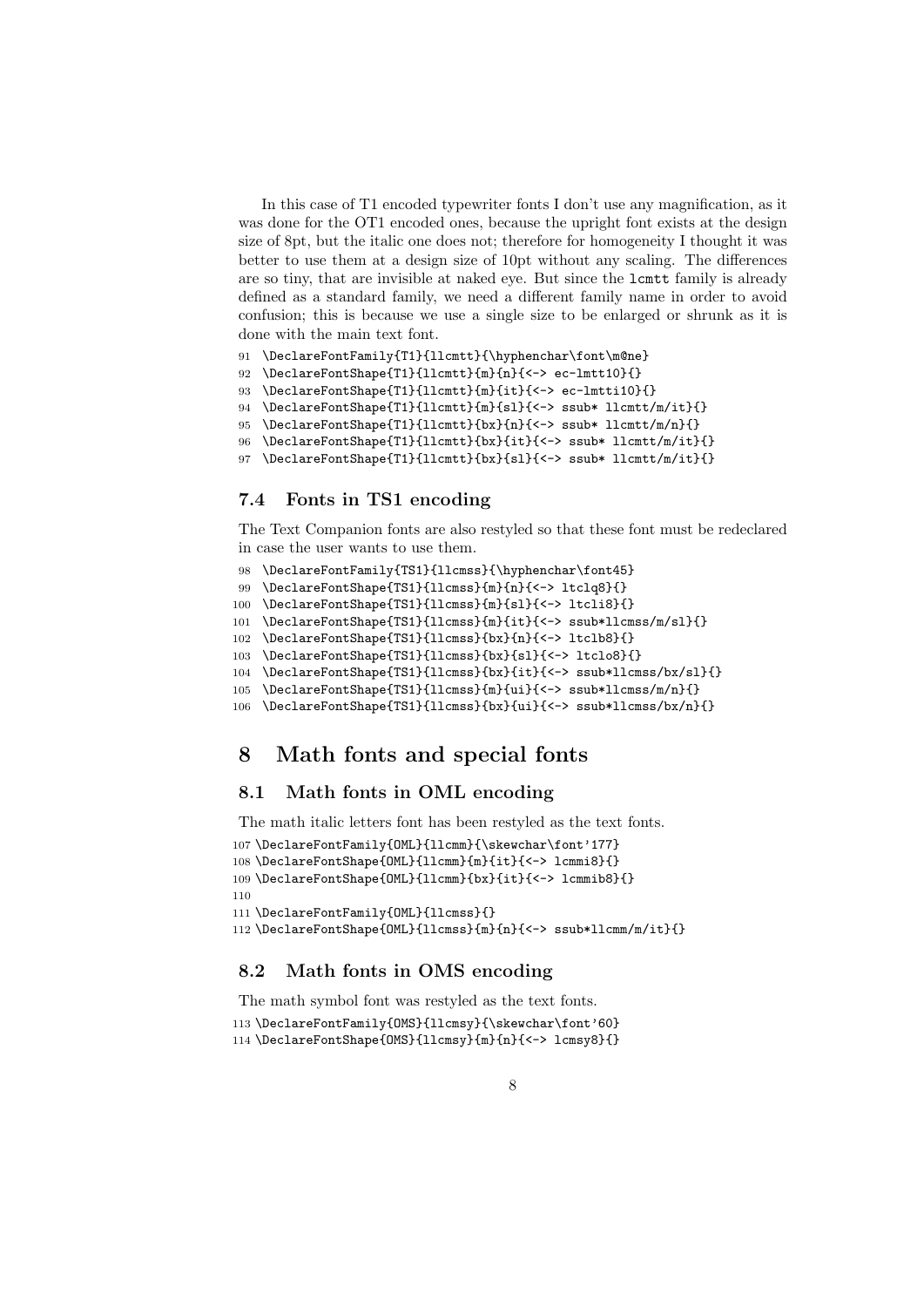115 \DeclareFontShape{OMS}{llcmsy}{bx}{n}{<-> lcmbsy8}{}

116

```
117 \DeclareFontFamily{OMS}{llcmss}{\skewchar\font'60}
```
118 \DeclareFontShape{OMS}{llcmss}{m}{n}{<->ssub\*llcmsy/m/n}{}

### 8.3 Math fonts in OMX encoding

The large operators and delimiters font was restyled as the text fonts. 119 \DeclareFontFamily{OMX}{llcmex}{} 120 \DeclareFontShape{OMX}{llcmex}{m}{n}{<-> sfixed\* lcmex8}{}

### 8.4 The  $A_{\mathcal{M}}\mathcal{S}$  fonts

Since the  $A_{\mathcal{M}}\mathcal{S}$  fonts are used so often, either directly or through the amssymb package, I restyled both families msam and msbm. In the .sty file I kept the math group names the same so that the symbol definitions keep making reference to the same encoding and slot positions, but they take the glyphs from different files.

In both cases the \DeclareFontFamily statement appears to be unnecessary because these font description files are loaded only if the amsfonts package has been called. But we have seen above that these font description files are reloaded at the \AtEndPreamble hook; moreover if these fonts are used as standalone ones, the declaration is absolutely necessary.

```
121 \DeclareFontFamily{U}{lmsa}{}
```

```
122 \DeclareFontShape{U}{lmsa}{m}{n}{<-> lmsam8}{}
```
123 \DeclareFontShape{U}{lmsa}{bx}{n}{<-> ssub\* lmsa/m/n}{}

```
124 \DeclareFontFamily{U}{lmsb}{}
```

```
125 \DeclareFontShape{U}{lmsb}{m}{n}{<-> lmsbm8}{}
```
126 \DeclareFontShape{U}{lmsb}{bx}{n}{<-> ssub\* lmsb/m/n}{}

### 8.5 The LAT<sub>EX</sub> symbol fonts

The same treatment is used for the LATEX symbol fonts as it was done with the teletype text font: a different family name, but one font to be enlarged or shrunk as the main text font..

```
127 \DeclareFontFamily{U}{lllasy}{}
128 \DeclareFontShape{U}{lllasy}{m}{n}{<-> llasy8}{}
129 \DeclareFontShape{U}{lllasy}{b}{n}{<-> llasyb8}{}
```
### 8.6 The Greek font for slides

The CB Greek font collection contains also the family and shape of the slides fonts; of course with the Greek script there is no problem with possible confusions of capital 'I' and lower case 'l', therefore they did not need any restyling. The only question related to Greek fonts is that the same font family names for the Latin Script must be associated with the Greek script with the Greek encoding LGR, instead of the Latin encoding T1. The Greek font description files, therefore, have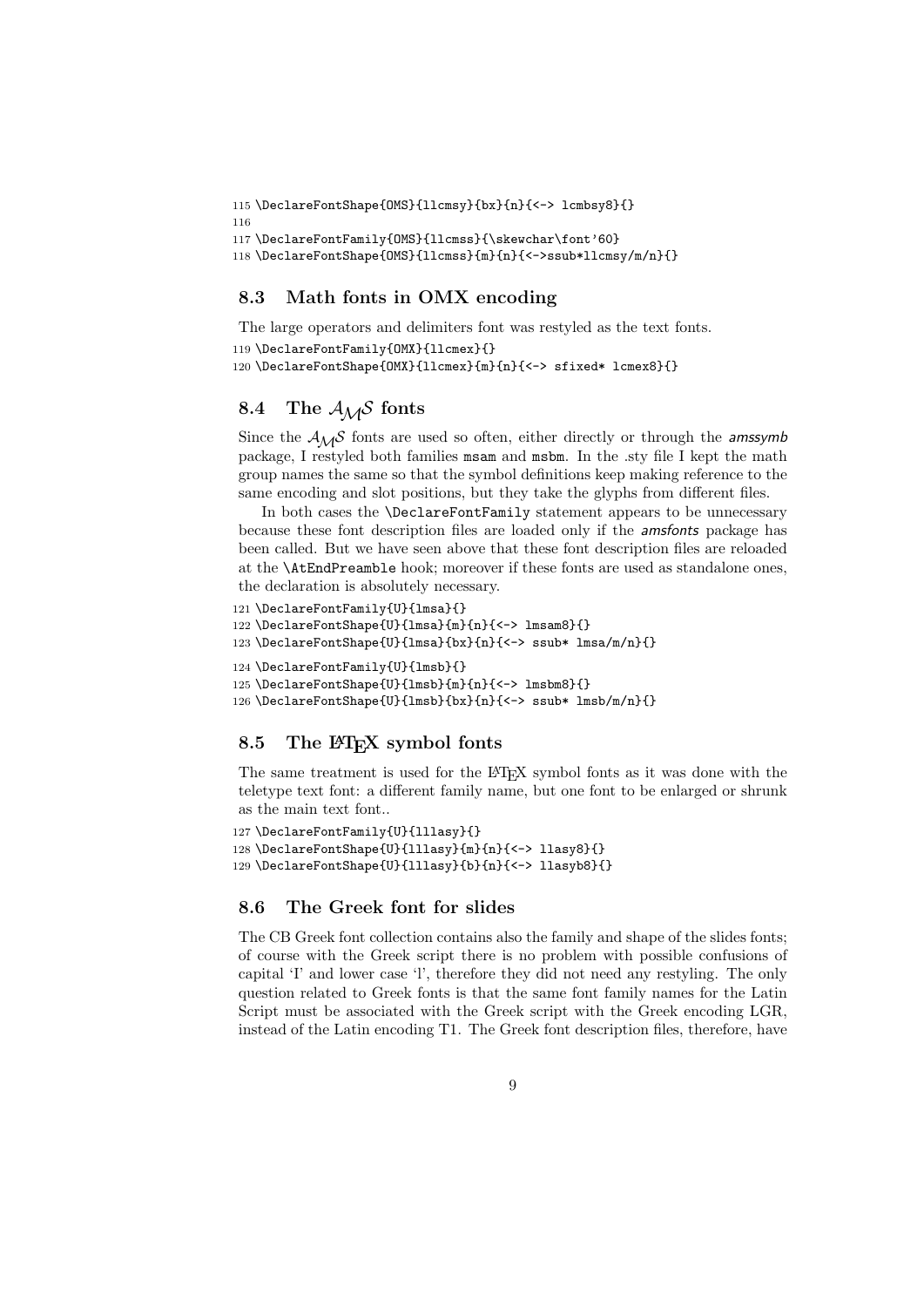a different prefix (LGR), the same family name (llcmss for proportional sans serif fonts, or lcmtt for monospaced ones), but the glyphs are taken from the relevant Greek fonts.

```
130 \DeclareFontFamily{LGR}{llcmss}{\hyphenchar\font45}
131 \DeclareFontShape{LGR}{llcmss}{m}{n}{<-> glmn0800}{}
132 \DeclareFontShape{LGR}{llcmss}{m}{sl}{<-> glmo0800}{}
133 \DeclareFontShape{LGR}{llcmss}{m}{it}{<-> ssub* llcmss/m/sl}{}
134 \DeclareFontShape{LGR}{llcmss}{bx}{n}{<-> glxn0800}{}
135 \DeclareFontShape{LGR}{llcmss}{bx}{sl}{<-> glxo0800}{}
136 \DeclareFontShape{LGR}{llcmss}{bx}{it}{<-> ssub* llcmss/bx/sl}{}
137 \DeclareFontShape{LGR}{llcmss}{m}{ui}{<-> ssub* llcmss/m/n}{}
138 \DeclareFontShape{LGR}{llcmss}{bx}{ui}{<-> ssub* llcmss/bx/n}{}
```
The same action is taken for the teletype fonts, even if it is less probable that such fonts are used in a presentations, since the teletype font is normally used for typesetting programming code texts, very seldom written in Greek.

```
139 \DeclareFontFamily{LGR}{llcmtt}{\hyphenchar\font\m@ne}
```

```
140 \DeclareFontShape{LGR}{llcmtt}{m}{n}{<-> gltn1000}{}
```
\DeclareFontShape{LGR}{llcmtt}{m}{it}{<-> glto1000}{}

\DeclareFontShape{LGR}{llcmtt}{m}{sl}{<-> ssub\* lcmtt/m/it}{}

```
143 \DeclareFontShape{LGR}{llcmtt}{bx}{n}{<-> ssub* lcmtt/m/n}{}
```
\DeclareFontShape{LGR}{llcmtt}{bx}{it}{<-> ssub\* lcmtt/m/it}{}

```
145 \DeclareFontShape{LGR}{llcmtt}{bx}{sl}{<-> ssub* lcmtt/m/it}{}
```
#### 8.7 The map file

The map file is necessary in order to reconfigure the updmap.cfg so as to let pdftex access these fonts. Notice that this reconfiguration is done by the system installation macros and the user should not play around with such delicate questions; it must be remarked also that the methods for reconfiguring that file are being updated in a significant way in certain distribution of the T<sub>E</sub>X system, and it would be very dangerous to describe the 2013 procedure, when it possible that in 2014 it is a different one. In any case the user who really needs to install these fonts "by hand" is advised to read the documentation of his/her current distribution of the TEX system so as to perform the update map correct configuration procedure.

| 146 lcmbsy8  | lcmbsy8               | <lcmbsy8.pfb< th=""></lcmbsy8.pfb<>   |
|--------------|-----------------------|---------------------------------------|
| 147 lcmex8   | lcmex8                | <lcmex8.pfb< th=""></lcmex8.pfb<>     |
| 148 lcmmi8   | 1cmmi8                | <lcmmi8.pfb< th=""></lcmmi8.pfb<>     |
| 149 lcmmib8  | 1 cmmib8              | <lcmmib8.pfb< th=""></lcmmib8.pfb<>   |
| 150 lcmsy8   | $lcms$ <sub>y</sub> 8 | <lcmsy8.pfb< th=""></lcmsy8.pfb<>     |
| 151 leclb8   | leclb8                | <leclb8.pfb< td=""></leclb8.pfb<>     |
| 152 lecli8   | lecli8                | <lecli8.pfb< td=""></lecli8.pfb<>     |
| 153 leclo8   | leclo8                | <leclo8.pfb< td=""></leclo8.pfb<>     |
| 154 leclq8   | leclg8                | <leclq8.pfb< td=""></leclq8.pfb<>     |
| 155 11asy8   | llasy8                | <llasy8.pfb< td=""></llasy8.pfb<>     |
| 156 llasyb8  | llasyb8               | <llasyb8.pfb< th=""></llasyb8.pfb<>   |
| 157 llcmss8  | $11$ cmss $8$         | <llcmss8.pfb< td=""></llcmss8.pfb<>   |
| 158 llcmssb8 | $11$ cmssb $8$        | <llcmssb8.pfb< th=""></llcmssb8.pfb<> |
|              |                       |                                       |